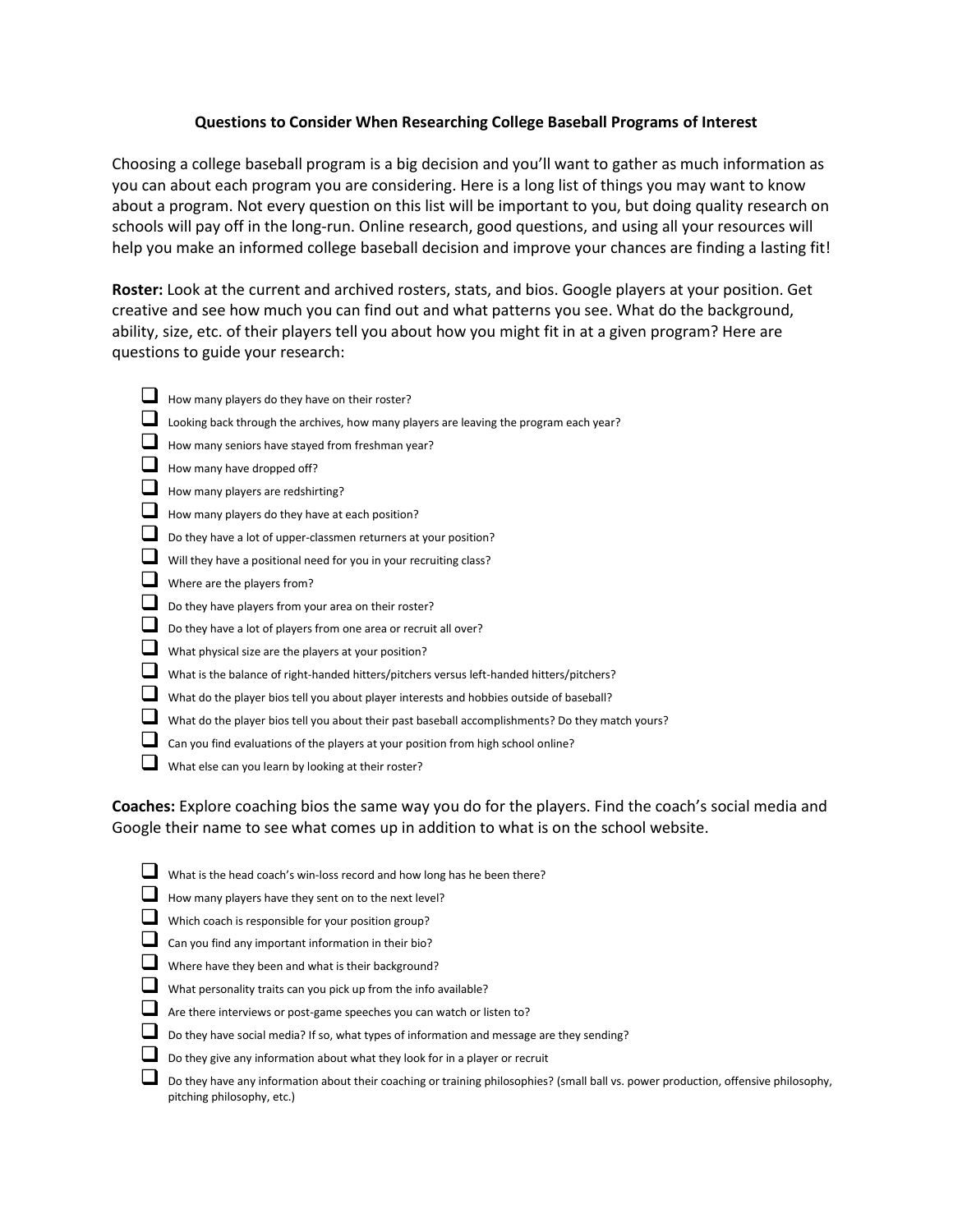$\Box$  Do they host any camps?

- How is the strength of schedule?
- How far does the coach like to travel for games?

**Incoming Recruiting Class:** You can often find interesting information about incoming recruiting classes through online research. This research can give you important insight into roster composition and size.

 $\Box$  How many commitments do they already have for future classes and what does this say about when they will be actively recruiting your recruiting class?

- What type of info can you find on the current commits (physical size, velocity of pitchers, 60 times, accolades, etc.)?
- Do you have similar physical characteristics and skill sets to their current commits in your class?

Do the number of players they are bringing in match the number leaving?

**Coaching and Training Philosophies:** These are great questions to explore when you have had steady dialogue with a program and know that they have interest in you. These philosophies will control your everyday activity and are things you'll want to know about before showing up on campus.

| What are the pillars of the hitting/pitching/offensive/defensive philosophies? How have these philosophies evolved over time? What<br>are the pillars of the training programs?                                          |
|--------------------------------------------------------------------------------------------------------------------------------------------------------------------------------------------------------------------------|
| What is the system for developing players at your position? How do they see your skills fitting in with that development system?                                                                                         |
| What are the daily routines for your position? What does a typical practice plan design look like?                                                                                                                       |
| What changes would the coaches expect you to make to your game? What do they think you need to improve to have success at<br>that level? How will the team's development and training plans help you make those changes? |
| How individualized are the training protocols? Do they have a one-size-fits-all approach or do they allow flexibility for individual<br>preferences.                                                                     |
| If you have workout routines/activities that you really like, will they allow you to keep doing these things once you are there?                                                                                         |
| How is strength and conditioning integrated into the training? How much emphasis do they place on the weight room?                                                                                                       |
| How is recovery and nutrition integrated into training?                                                                                                                                                                  |
| What is the track record with arm injuries? How closely do players work with the trainers and team doctors?                                                                                                              |
| Do the coaches plan on being the pitching/hitting coach there when you are a senior?                                                                                                                                     |

# **Other areas to research…**

#### **Facilities:**

- 
- $\Box$  How do the facilities lend to your development?
- Are the baseball facilities on campus? If not, how far are they and how do you get there?
- Do they have facilities for poor weather/winter?

## **Alums:**



- Does the program have any notable alums?
- $\Box$  Are players moving on to other programs (for 2-year schools) or the next level (for 4 year schools)?
- What types of professions are popular among alums?
- Are alums having success in their work life?